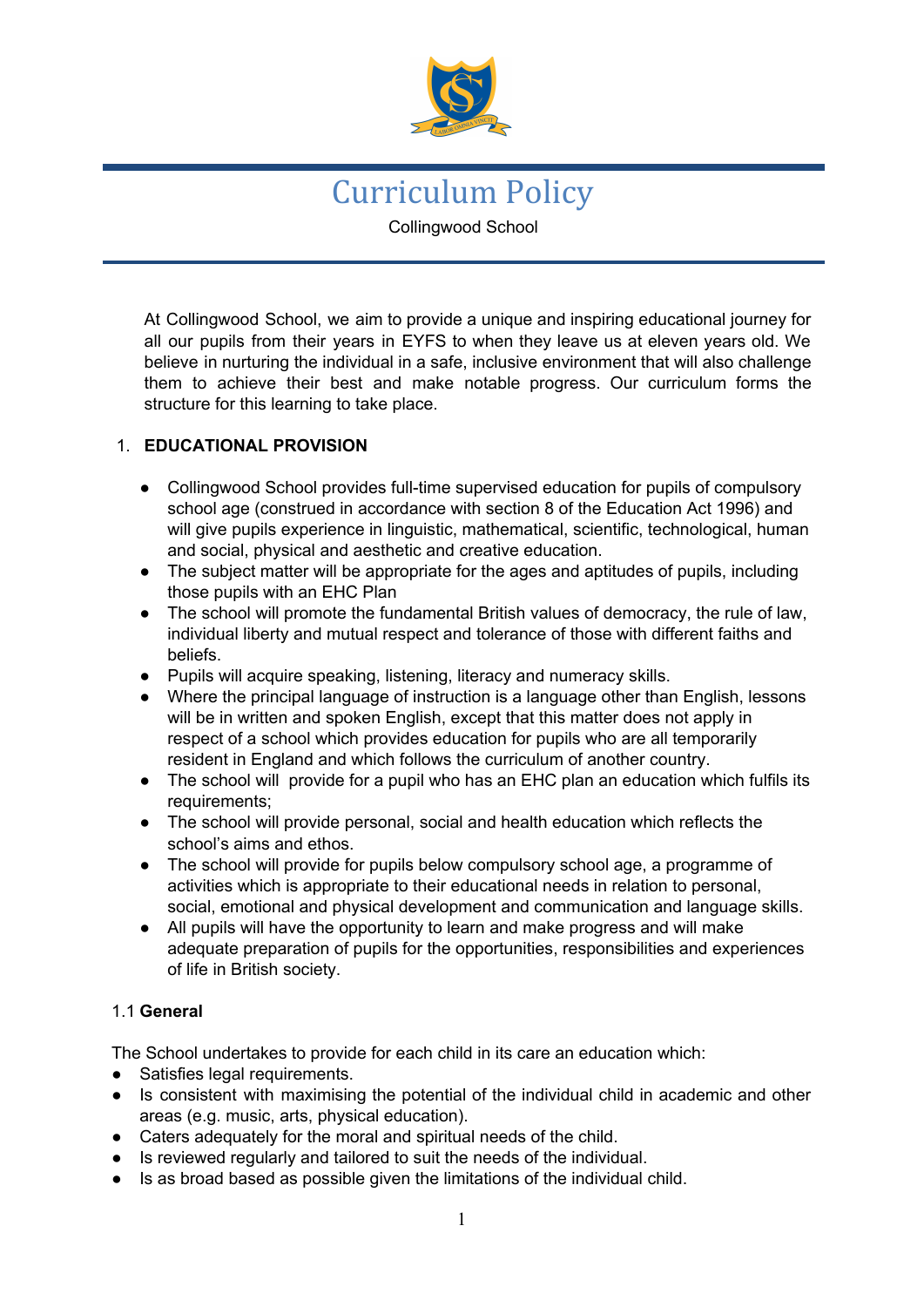

● Holds open as many choices as possible for the individual.

# 1.2 **Curriculum**

## **At Collingwood School, we aim to:**

- Provide a modern and relevant education recognising individual needs.
- Equip our pupils with a range of life-skills academic, social, creative and sporting.
- Build confidence and self-esteem and prepare our pupils for the next step in their education.
- Promote the spiritual development and moral welfare of each individual.
- Generate an understanding of the need for care and consideration for others within our community and the wider world.
- Work in partnership with parents and carers to help our children achieve their full potential.
- Enable pupils that attend our school to reach high standards of attainment, while nurturing intellectual curiosity, creativity and independent thinking
- Set challenging expectations of education standards and achievement, acknowledging and challenging discrimination in all forms.
- Acknowledge specific individual needs and meet them as far as possible within available resources.
- Develop a 'growth mindset' approach to learning while encouraging perseverance, empathy and listening, collaboration and questioning.
- Develop the children's ability to learn and metacognitive skills, through a practical focus on our Learning Powers.
- Ensure the ethos of the school provides a valuable learning experience for all young people.

# **1.3 In drawing up our whole school curriculum, we will:**

- Establish an expectation
- Establish standards
- Build the curriculum alongside our stated 'Aims' as defined on our school website
- Create a curriculum that fulfills our mission statement to be a place to nurture, challenge and inspire

#### **1.4 When planning the curriculum, we will ensure that it:**

- Draws on and recognises the value of linguistics, religious, cultural and ethnic diversity, and that it presents positive images of diversity to our pupils.
- Caters for the needs of all pupils including those with special needs, gifted and talented pupils.
- Is enriched with opportunities to build the skills of the 'Collingwood Way' and the Six C's of Learning (creativity, character, communication, collaboration, critical thinking, citizenship).
- Provides opportunities for leadership and challenge.
- Uses available resources effectively to meet the individual needs of all pupils.
- Provides all children with a breadth and balance to their day, week, term and year.
- Provides opportunities for using IT and online learning platforms across the curriculum where possible and appropriate.

# **1.5 In particular, pupils will:**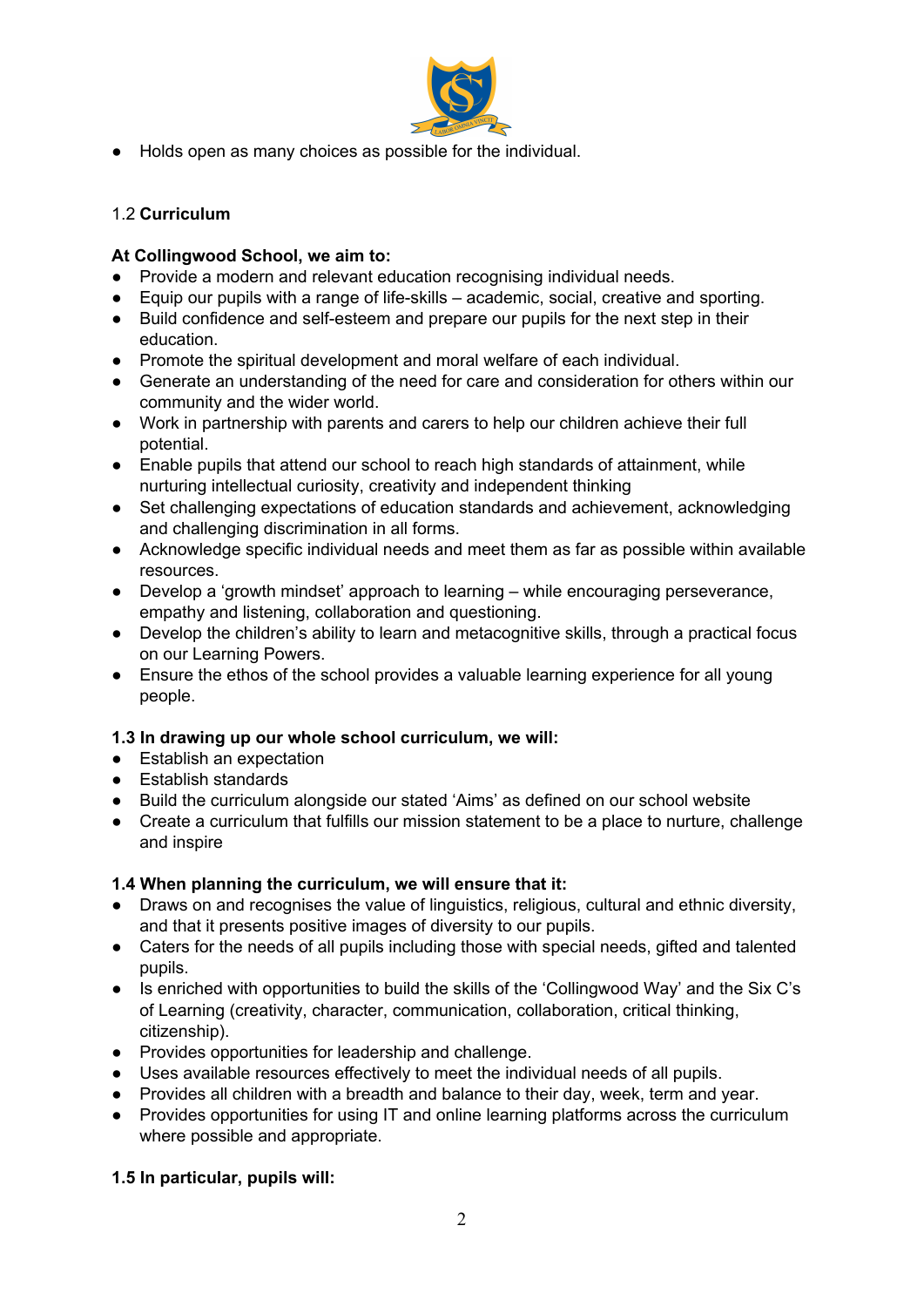

- Have an education that enables them to develop the knowledge, understanding and skills identified in the schemes of work.
- Be shown respect as learners and individuals.
- Have planned opportunities to develop their literacy and numeracy skills.
- Experience a framework of personal, social and health education and citizenship.
- Have opportunity for a comprehensive Relationships and Sex Education (RSE).
- Experience social, spiritual, moral and cultural development.
- Receive accurate and helpful feedback from teachers on how well they are doing at school and ways of improving their work and guidance to achieve personal learning targets.
- Work in a learning environment that is safe, secure and stimulating.
- Participate in a variety of activities that enrich the curriculum, for example local, national visits, performances, sport and extra-curricular activities.

## **1.6 In addition, pupils with special educational needs (SEND) will have access to:**

- An assessment of their needs.
- Differentiation within the curriculum to meet their varying needs.
- Individual Education Plans to support their progress.
- Support within lessons where required with existing resources.

## **All pupils will be supported through**:

- The schemes of work of the School
- Opportunities to develop social, speaking and listening and critical thinking skills
- Appropriate homework and independent projects
- Opportunities to take part in educational visits
- Opportunity to take part in performances of drama and music
- Individual music tuition where requested
- Opportunities for outdoor and extra-curricular activities
- Opportunities for 'adventurous' outdoor activities such as the school's regular trips and visits
- Opportunities for competitive sport
- Participation in the 'Collingwood Way' Award for personal development

#### **To establish standards:**

- We set high expectations for pupil attainment, behaviour and attendance.
- We regularly monitor and compare our school's national assessments against national and local benchmarks. We identify our strengths and weaknesses in order to raise our pupils' attainment further.
- We analyse pupils' performance and develop strategies to address weaknesses where they occur.
- We maintain systems for monitoring pupils' progress to enable us to estimate and predict termly and annual progress. With this information, we set targets to challenge and improve pupils' attainment.

# **1.7 The Role of Parents**

.

Collingwood values parents as an important part of the educational process. The school operates an open door policy with parents, inviting them to discuss any issues or concerns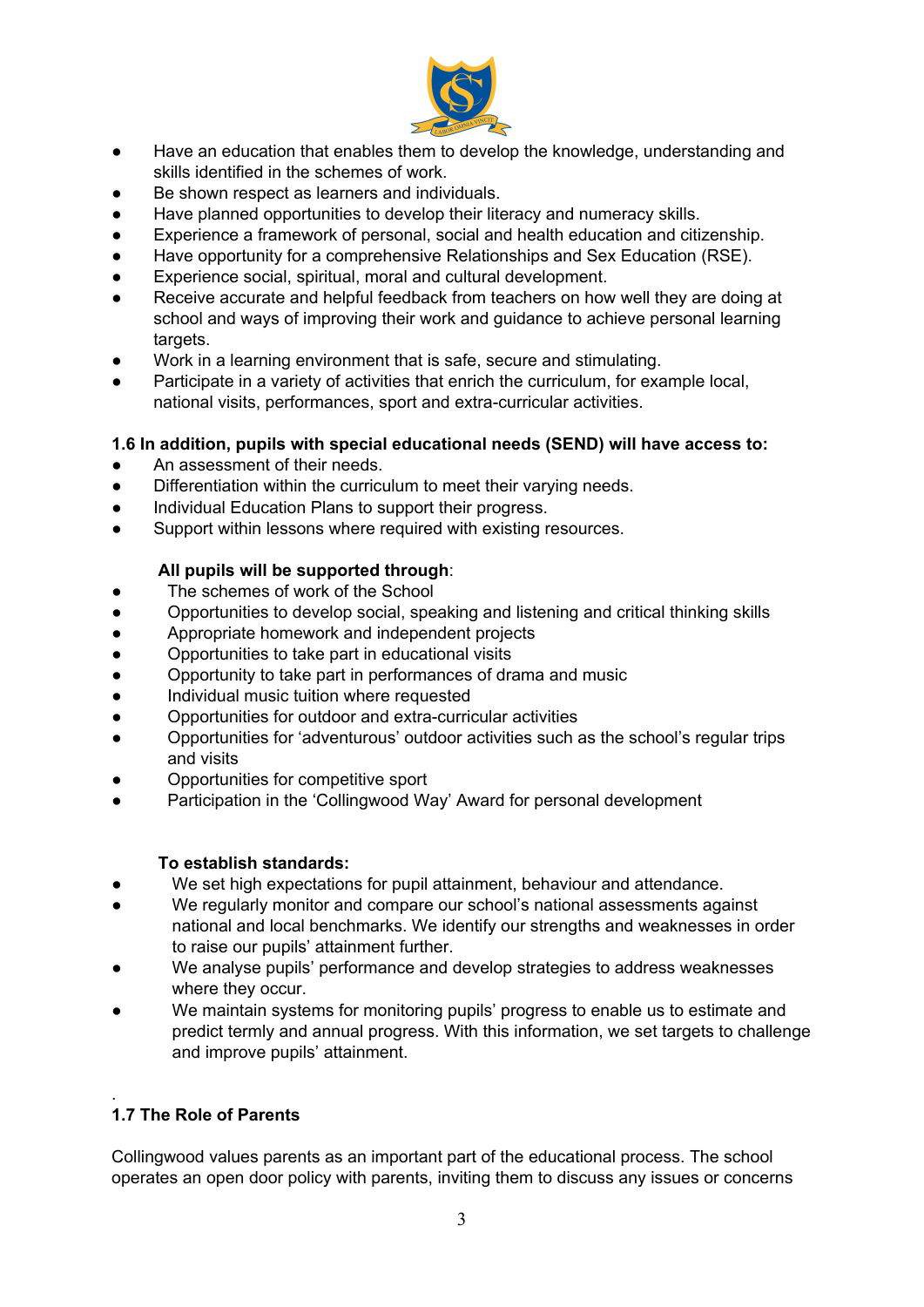

as soon as they arise. The Headmaster and staff meet many parents at the end of the school day as children are collected. Through this regular informal contact, we are able to gauge parents' views about the school and staff are able to feedback directly to parents regarding any concerns they have about children' progress.

The school conducts regular parent/teacher consultations so that the school can communicate effectively with parents about all aspects of school life. This is in addition to a regular newsletter and an informative website.

# **2. POLICY ON THE NATIONAL CURRICULUM**

**2.1** Collingwood School's approach is to utilise the National Curriculum as a basis for learning and as a structure. Wherever feasible, we would seek to enrich beyond the bounds of a prescriptive curriculum. We value our independent status and are able, therefore, to promote curricula and teaching methods that we deem to be appropriate for our pupils. Parents value the fact that we are 'different' from local maintained schools. The national programmes of study for English and Mathematics are used as the basis for medium and long term planning and as a formative measure of attainment each term.

## **2.2 Early Years Foundation Stage**

At EYFS, Collingwood follows all of the statutory areas of learning. The seven Areas of Learning and development– 3 prime and 4 specific:

- Communication and Language
- Physical development
- Personal, social and emotional development
- Literacy
- Mathematics
- Understanding the world
- Expressive arts and design

These areas are distributed appropriately across the week. Pupils are provided with adult led, adult framed and child initiated activities during the week.

#### **2.3 Key Stage 1**:

In practice, we 'shadow' the National Curriculum closely, especially in the 'core subjects', while at the same time introducing the children to subjects that are outside its scope. We also begin to introduce some subject specialism into the children's timetable (Music, Games, Art, Science and French).

#### **2.4 Key Stage 2:**

Whilst seeking to deliver a broad, rich education we have always maintained that the core areas of English and Mathematics are the keys to every child's progress. The National Curriculum has often proved far too prescriptive in other areas. Consequently, whilst again 'shadowing' much of the National Curriculum, we continue to decline to use the externally marked formalized SATS tests for our pupils, preferring to rely upon our own more regular system of examination and testing. In addition, we use the PIRA and PUMA termly tests for English Reading and Mathematics, which provide a comparable standardised score.